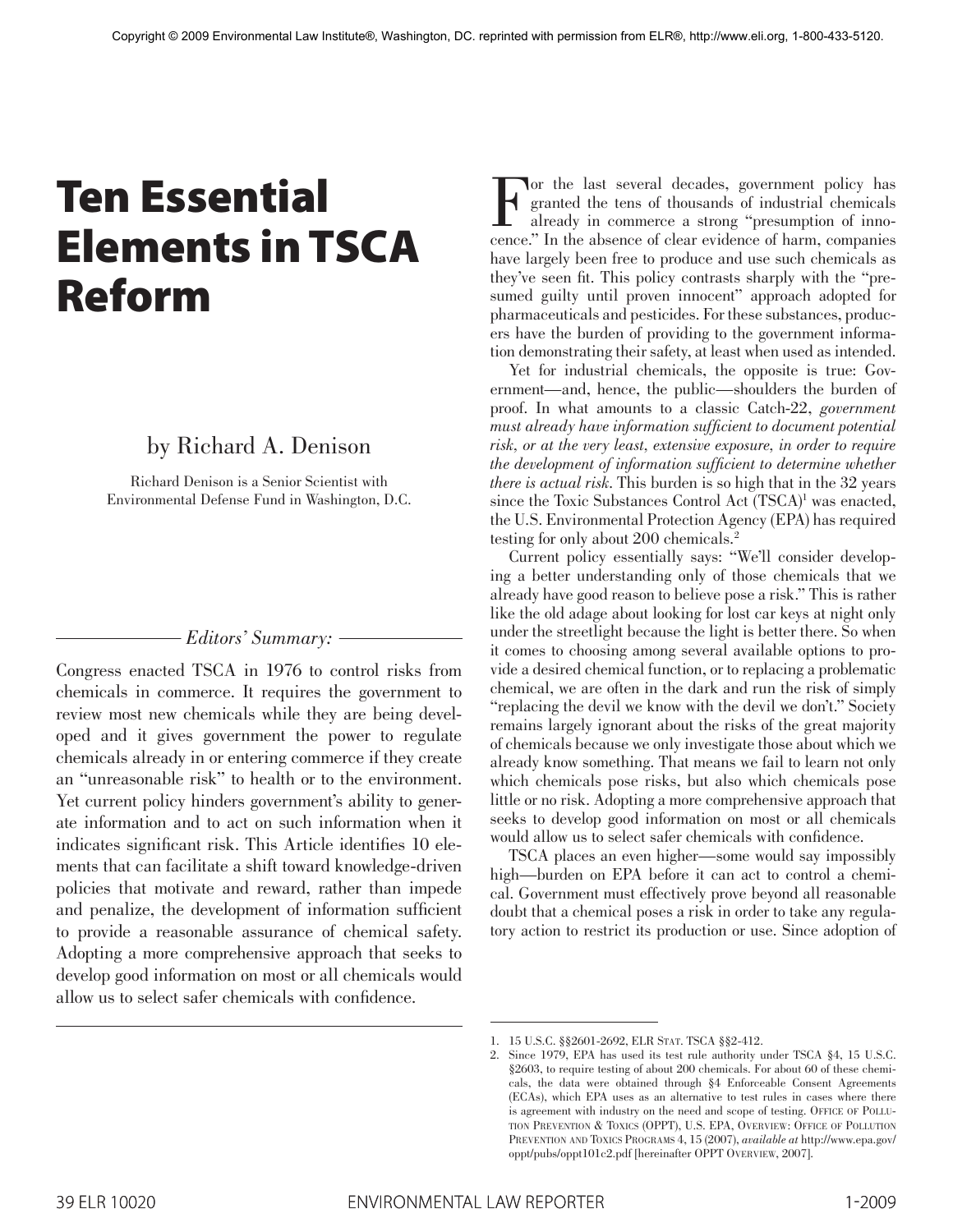TSCA in 1976, EPA has succeeded in mandating restrictions on the production or use of only five substances. 3

By allowing action only once there is clear evidence of harm, current policy does not reward, and may well provide a sizeable disincentive against, the gathering of better information about chemicals. A company is likely to view undertaking this activity as only increasing the likelihood that evidence of harm will be uncovered. And where the default in the face of any uncertainty is no action, industry has an incentive to seek to perpetuate rather than resolve the uncertainty.

As recognition of these problems has increased, calls for reforming TSCA have become more urgent. This Article lays out 10 essential elements in any such reform.

## **I. Establish a Policy and Develop and Apply Criteria to Identify and Act to Control All Chemicals of Concern**

Outside the vague and undefined concept of "unreasonable risk,"4 TSCA provides no basis on which to identify what attributes of chemicals should trigger action. Establishing such a policy framework is critical to direct and drive further needed efforts: developing information about chemicals focused on those attributes; efficiently prioritizing and assessing chemicals against the relevant criteria; and undertaking appropriate actions to reduce production, use, and release of chemicals of concern and to replace them with alternatives known to be of lesser or no concern.

Attributes and their associated criteria can be hazard-based or exposure-based. Such criteria-driven policies have become core elements and drivers in other countries' recent reforms of chemicals policies. For example, the Canadian Environmental Protection Act (CEPA), as amended in 1999, required health and environmental agencies to use available information to categorize each of the roughly 23,000 previously unassessed chemicals on its domestic substances list to identify chemicals that are persistent, bioaccumulative, inherently toxic to humans or nonhuman organisms, or of greatest potential for exposure to humans. 5

REACH (Registration, Evaluation, Authorisation, and Restriction of CHemicals),<sup>6</sup> the European Union's recently adopted chemicals regulation, is also attribute- and criteriadriven. It uses hazard-based criteria, surrogates for exposure and use attributes, to drive the processes it puts in motion of

registering, evaluating, and authorizing use of an estimated 30,000 chemicals. 7

In the United States, some states have adopted policies that focus on particular chemical classes or uses to identify and drive action on chemicals of concern. Maine, for example, has prioritized the elimination of mercury-containing products. 8 In Washington, priority has been placed on identifying and restricting use of PBT chemicals, focusing initially on mercury and brominated flame retardants. 9 More recently, both states as well as California have passed broader bills that establish policies and set in motion processes to identify and act to control chemicals of concern. 10

*Recommendation:* TSCA should rest on clear policy objectives and criteria for identifying and acting to control chemicals of concern. These criteria should be used to determine information requirements, prioritize chemicals for assessment, and decide whether and what risk management is needed.

The policy should allow chemicals of concern to be identified based on their hazard or exposure characteristics, not just on risk; hence, hazard- and exposure-specific, as well as riskbased, criteria should be articulated. EPA should be authorized and required to assess and impose risk management measures on chemicals that meet such criteria.

## **II. Separate Scientific Decisions as to Whether a Chemical Is of Significant Concern From Policy Decisions as to How Best to Address Such Concerns**

TSCA's only articulation of a safety standard, that of "unreasonable risk," demands that EPA answer much more than the scientific question of whether a chemical may or will harm people or the environment. It must also consider the economic and social costs of imposing controls on the chemical, including the benefits of the chemical, the availability of alternatives, and the impact of regulation on the economy, small businesses, and innovation. 11 EPA must also demonstrate that any proposed control is the least burdensome it could have

<sup>3.</sup> The five substances are: polychlorinated biphenyls (PCBs), by virtue of a mandate from Congress; fully halogenated chlorofluoroalkanes used as aerosol propellants; dioxin in certain wastes; asbestos (limited to products no longer in commerce); and hexavalent chromium used in water treatment chemicals in comfort cooling towers. *See* U.S. Government Accountability Office, Chemical Regulation—Options Exist to Improve EPA's Ability to Assess Health Risks and Manage Its Chemical Review Program 58 (2005) (GAO-05-458), *available at*  http://www.gao.gov/new.items/d05458.pdf [hereinafter GAO, 2005].

<sup>4. 15</sup> U.S.C. §§2601(b)(2) & 2604(a).

<sup>5.</sup> *See* Canadian Environmental Protection Act, 1999, R.S.C. ch. 33, §73 (1999) (Can.), *available at* http://www.ec.gc.ca/CEPARegistry/the\_act/Contents.cfm [hereinafter CEPA].

<sup>6.</sup> Regulation (EC) 1907/2006, 30.12.2006 J.O. (396) 1, *available at* http://eur-lex. europa.eu/LexUriServ/LexUriServ.do?uri=OJ:L:2006:396:0001:0849:EN:PDF [hereinafter REACH].

<sup>7.</sup> *See id.* art. 57.

<sup>8.</sup> *See* Maine Department of Environmental Protection, *Mercury Products*, http:// www.maine.gov/dep/mercury/products.htm.

<sup>9.</sup> *See* Washington Department of Ecology, *PBT Initia*tive, http://www.ecy.wa.gov/ programs/swfa/pbt/.

<sup>10.</sup> In 2008, Maine adopted the Act to Protect Children's Health and the Environment from Toxic Chemicals in Toys and Children's Products, which calls for the state eventually to identify 100 chemicals of high priority and for producers or manufacturers of such chemicals to register their use with the state. *See* janus. state.me.us/legis/LawMakerWeb/externalsiteframe.asp?ID=280027552&LD= 2048&Type=1&SessionID=7. Also in 2008, Washington passed the Children's Safe Products Act of 2008, which calls for the virtual elimination of phthalates, lead, and cadmium in children's products and requires the state to develop an inventory of potentially harmful chemicals. *See* apps.leg.wa.gov/documents/billdocs/2007-08/Pdf/Amendments/Senate/2647-S2.E%20AMS%20ENGR%20 S5756.E.pdf. In September 2008, California passed AB 1879, which calls for the development of regulations to establish processes to identify, prioritize and evaluate chemicals of concern and their potential alternatives. *See* http://www. leginfo.ca.gov/pub/07-08/bill/asm/ab\_1851-1900/ab\_1879\_bill\_20080929\_ chaptered.html.

<sup>11.</sup> 15 U.S.C. §2605(c)(1).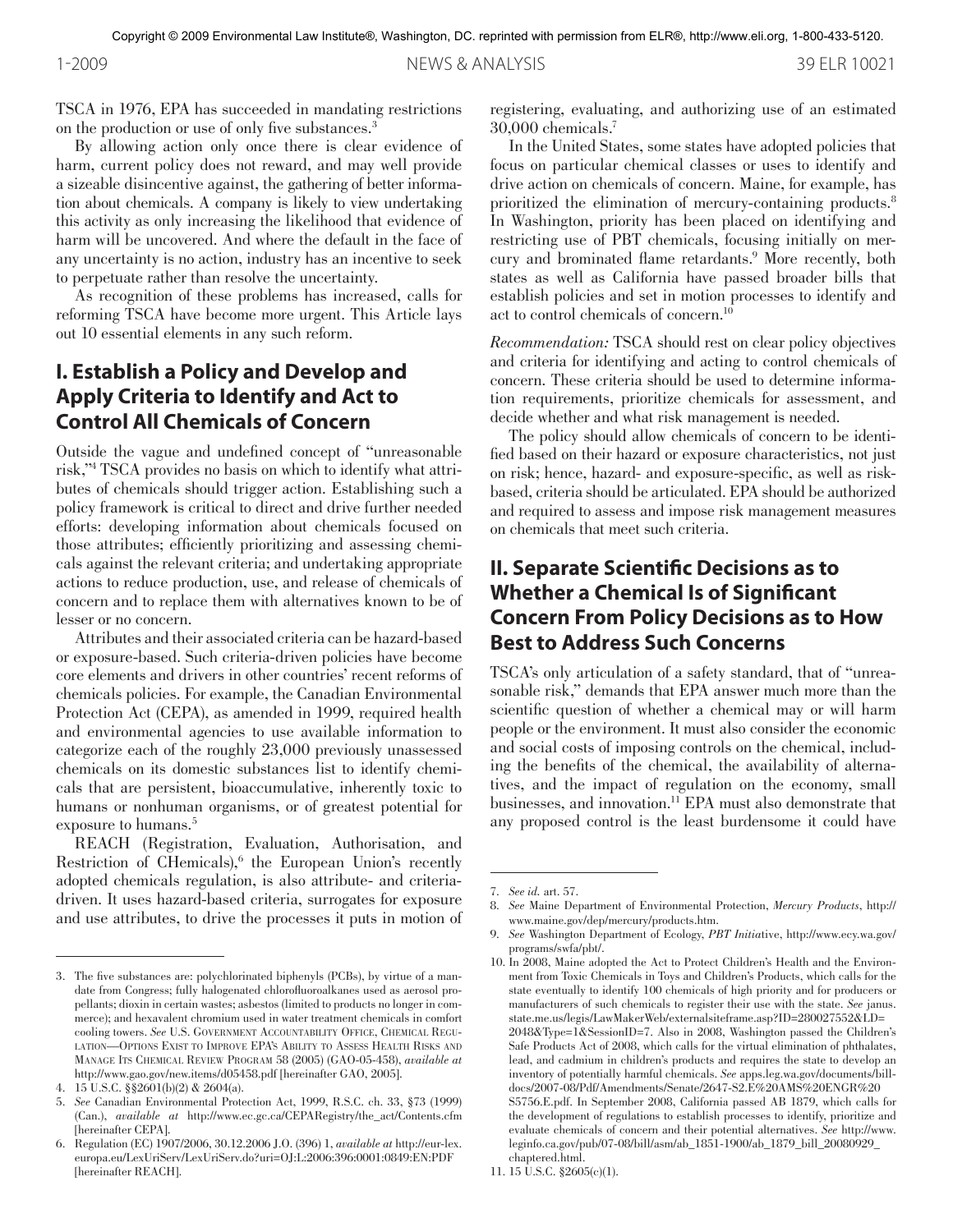39 ELR 10022 ENVIRONMENTAL LAW REPORTER 1-2009

proposed. 12 Finally, it must demonstrate that no other statute could address the concern. 13

The result is a blurring together of what should be two distinct questions: Does a chemical pose a significant risk? If so, what should be done about it? In effect, TSCA precludes EPA from identifying a chemical that poses a significant risk unless it can also demonstrate that the risk could be or is *unreasonable*. While both questions are appropriate for government to answer, precluding government from providing a clear answer to the first question effectively denies both the public (citizens and consumers) and private entities their right to act on their own to reduce risks even in the absence of government action.

This policy again stands in contrast to those of Canada and the EU. Under CEPA, the determination of whether a chemical is "CEPA-toxic" and requires some type of regulatory or other risk management action is separate from the determination of how risk should be managed. 14 The former decision does not entail consideration of economic and social factors, the benefits of the chemical, or the availability of alternatives, although these types of factors do influence the subsequent decision about what risk management measures to impose.

Similarly, under REACH, the activity of identifying "substances of very high concern" based on application of objective criteria is wholly separate from both industry's and government's subsequent decisions relating to managing and regulating such chemicals. Economic and social factors, the costs and benefits of the chemical, and the availability of alternatives are all considered in determining whether to grant such substances use-specific authorizations15 (although the burden of analyzing these factors as well as the burden of proof rest with the industry applicant for authorization rather than with government).

*Recommendation:* The determination as to whether an existing chemical is of sufficient concern to require the imposition of controls should be based *solely* on its hazard, exposure, or risk characteristics. Socioeconomic factors may play a role in determining what measures should be mandated, but they should not influence the decision about whether a chemical warrants control.

## **III. Eliminate the All-or-Nothing Approach to Regulation Under TSCA**

The range of regulatory measures that EPA can impose on a chemical under TSCA §6 is very broad. On one end of the spectrum, EPA can merely require recordkeeping or monitoring, or communication or labeling of potential risks. On the other end, it can ban all production and use of a chemical. Yet to exercise any of these authorities, EPA must meet the same standard of proof: It must demonstrate that the chemical "*presents or will present* an unreasonable risk." If EPA cannot meet its burden, it cannot impose even the most innocuous of measures, even those such as monitoring for releases or exposures that could help to clarify both the certainty and magnitude of risk.

In contrast, CEPA §64 allows designation of a chemical as CEPA-toxic—and hence eligible for regulation<sup>16</sup>—based on a showing of *potential* harm. This showing can be based on evidence of significant hazard *or* exposure, not necessarily both, and applies to substances that enter or *may* enter the environment. 17 A substance may be "suspected" of being toxic if either its hazards or exposure potential are of concern. 18

REACH is underpinned by the precautionary principle, which the European Commission indicates applies "where scientific evidence is insufficient, inconclusive or uncertain and there are indications through preliminary objective scientific evaluation that there are reasonable grounds for concern that the potentially dangerous effects on the environment, human, animal or plant health may be inconsistent with the chosen level of protection."19

While the principle's implied allowance for government to act even in the face of scientific uncertainty is typically highlighted (and often criticized by U.S. government and industry representatives), another of its core elements is far less frequently acknowledged or understood: its reliance on the socalled proportionality principle. 20 Measures taken to address potential or uncertain risk are to be in proportion to the appropriate level of protection to be achieved and should reflect the associated uncertainty and magnitude, e.g., severity, reversibility, etc., of the potential harm.

*Recommendation*: Reforms to TSCA should provide a calibrated approach that would provide for application of specific risk management measures in proportion to the strength of evidence of risk as well as the magnitude of risk. Further, EPA should be allowed to initiate action in response to less than absolute evidence of harm. And the Agency should be able to impose controls that address potential harm as well as uncertain, but potentially significant, harm.

## **IV. Shift the Burden of Proof From Government to Demonstrate Harm to Industry to Demonstrate Safety**

Under TSCA, the government must demonstrate that a chemical is or could be harmful before any action can be taken. Those who produce and use chemicals bear no burden of

20. *See id*. at 18.

<sup>12.</sup> *Id.* §2605(a).

<sup>13.</sup> *Id.* §§2605(c) & 2608.

<sup>14.</sup> *See* U.S. General Accounting Office, Toxic Substances Control Act—Legislative Changes Could Make the Act More Effective 26 (1994) (GAO/RCED-94-103), *available at* http://archive.gao.gov/t2pbat2/152799.pdf.

<sup>15.</sup> *See* REACH, *supra* note 6, tit. VII.

<sup>16.</sup> Once a substance is found to be CEPA toxic and placed on the List of Toxic Substances, the government has two years to develop and propose a management strategy and an additional 18 months to finalize the strategy. *See A Guide to Understanding the Canadian Environmental Protection Act, 1999* 11-13 (Dec. 10, 2004), *available at* http://www.ec.gc.ca/CEPARegistry/the\_act/guide04/toc. cfm.

<sup>17.</sup> CEPA, *supra* note 5, §64.

<sup>18.</sup> Guidelines for the Notification and Testing of New Substances: Chemicals and Polymers 97-98 (Environment Canada & Health Canada 2005), *available at* http://www.ec.gc.ca/substances/nsb/pdf/cpguidem688.pdf.

<sup>19.</sup> *See* Commission of the European Communities, Communication From the Commission on the Precautionary Principle 8 (2000), *available at* http://ec.europa. eu/dgs/health\_consumer/library/pub/pub07\_en.pdf.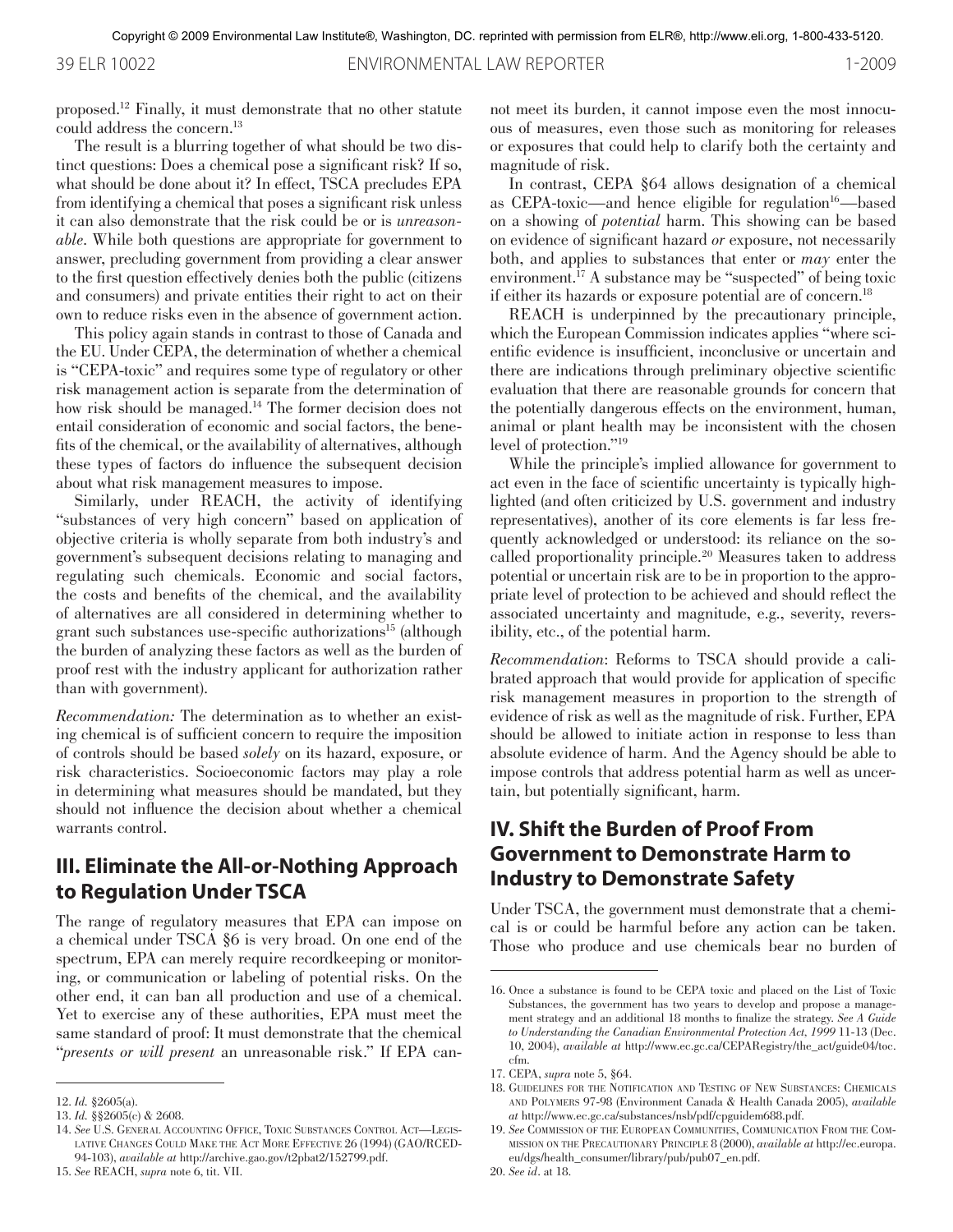demonstrating, or even being routinely required to provide the information necessary to determine whether, their chemicals are safe.

This policy stands in marked contrast to those affecting other classes of chemicals, most notably pharmaceuticals and pesticides, which are regulated under other statutes. Producers must generate extensive data demonstrating the safety of these chemicals, and government review and approval are required as conditions for their entering or remaining on the market. For example, under the Federal Insecticide, Fungicide, and Rodenticide Act (FIFRA), pesticides are subject to extensive testing and government approval processes before they can be registered<sup>21</sup>:

EPA must first ensure that the pesticide, when used according to label directions, can be used with a reasonable certainty of no harm to human health and without posing unreasonable risks to the environment. To make such determinations, EPA requires more than 100 different scientific studies and tests from applicants.<sup>22</sup>

FIFRA also requires pesticides already in use to be reregistered and reassessed for safety. 23

It may have been reasonable not to expect most industrial chemicals to pose health or environmental risk based on the science available at the time TSCA was enacted, given that many or most of them were not intentionally designed to be biologically active. But recent advances have deepened our understanding of the myriad ways by which chemicals can enter and accumulate in the environment, lead to exposure of people or other organisms, and exert adverse effects.

Chemicals widely used in consumer products—including phthalates used as plasticizers, polybrominated diphenyl ethers (PBDEs) used as flame retardants, and several families of perfluorinated chemicals used in coatings for textiles, cookware, and food packaging—were thought to be safely embedded in polymers or other matrices and, hence, to pose no risk of exposure. Yet they are present in the bodies of virtually all people on earth.

*Recommendation*: Chemical manufacturers should be required to demonstrate the safety of their products as a condition for entering or remaining on the market, using a standard that establishes a reasonable certainty of no harm. Where government bears the burden of demonstrating harm in order to act, the default in the face of inadequate data or high uncertainty is to implicitly assume safety and take no action. Shifting the burden of proof to industry would help create incentives to expedite information development and assessment and to reach closure and agreement, rather than perpetuate uncertainty.

Manufacturers should also be responsible for developing information sufficient to demonstrate safety. They are best able to maximize the efficiency of producing the information and to allocate those costs to all users of the chemicals. They are also best able to internalize such costs and information and use them to minimize risk from their products.

EPA should be required to determine whether manufactures have met their burden of proof of safety.

## **V. Require Comprehensive Hazard Information as a Condition for Existing Chemicals to Remain On, and for New Chemicals to Enter, the Market**

#### TSCA's Preamble states:

It is the policy of the United States that ... adequate data should be developed with respect to the effect of chemical substances and mixtures on health and the environment and that the development of such data should be the responsibility of those who manufacture and those who process such chemical substances and mixtures."24

This statement applies to all chemicals and places the burden of data generation squarely on chemical producers and processors. Yet the reality under TSCA has been far different.

For the great majority of chemicals already in commerce, few data are available to the public or to EPA to characterize their hazards. EPA's authority to require testing of chemicals is highly constrained. First, it must have enough information about a chemical to demonstrate that it "may present an unreasonable risk" or that it is produced in large quantities and results in significant environmental releases or human exposures. EPA must also demonstrate that insufficient information exists to determine the effects of the chemical on health or the environment, and that testing is necessary to develop such information. 25 Finally, EPA must, on a case-by-case basis, promulgate a regulation, which typically takes many years and substantial agency resources. 26 In contrast, Canadian officials need only promulgate a Ministerial notice to require testing,<sup>27</sup> while REACH mandates that a minimum data set be developed for all chemicals produced annually above one metric ton per producer (applicable immediately for new chemicals and phased in over time for chemicals already in commerce). 28

Large data gaps and limited regulatory authority to fill them have led EPA to rely on voluntary efforts to obtain more information on existing chemicals. The most notable of them is the U.S. High Production Volume (HPV) Chemicals Challenge29 under which producers of HPV chemicals were asked voluntarily to develop and make public a "base set" of screening-level hazard information on their chemicals. 30 Because it

<sup>21.</sup> 7 U.S.C. §§136-136y, ELR Stat. FIFRA §§2-34.

<sup>22.</sup> *See* Office of Pesticides, U.S. EPA, *Regulating Pesticides*, http://www.epa.gov/ pesticides/regulating/index.htm#eval.

<sup>23.</sup> *See* Office of Pesticides, U.S. EPA, *Pesticide Reregistration Facts*, http://www. epa.gov/oppsrrd1/reregistration/reregistration\_facts.htm.

<sup>24.</sup> 15 U.S.C. §2601(b)(1).

<sup>25.</sup> 15 U.S.C. §2603(a)(1)(A)(ii) and (iii), ELR Stat. TSCA, §4(a)(1)(A)(ii) and (iii).

<sup>26.</sup> A TSCA §4 rule can take between 2-10 years to promulgate and requires significant resources. GAO, 2005, *supra* note 3, at 26.

<sup>27.</sup> *See* CEPA, *supra* note 5, §71(c).

<sup>28.</sup> REACH, *supra* note 6, art. 23.

<sup>29.</sup> *See* U.S. EPA, *High Production Volume Challenge*, *at* http://www.epa.gov/ chemrtk/index.htm.

<sup>30.</sup> The base set is based on the Screening Information Data Set developed by the Chemicals Committee of the Organization for Economic Cooperation and Development. For a list of the data elements, see U.S. EPA, *Determining the Adequacy of Existing Data*, app. A, http://www.epa.gov/chemrtk/pubs/general/datadfin. htm.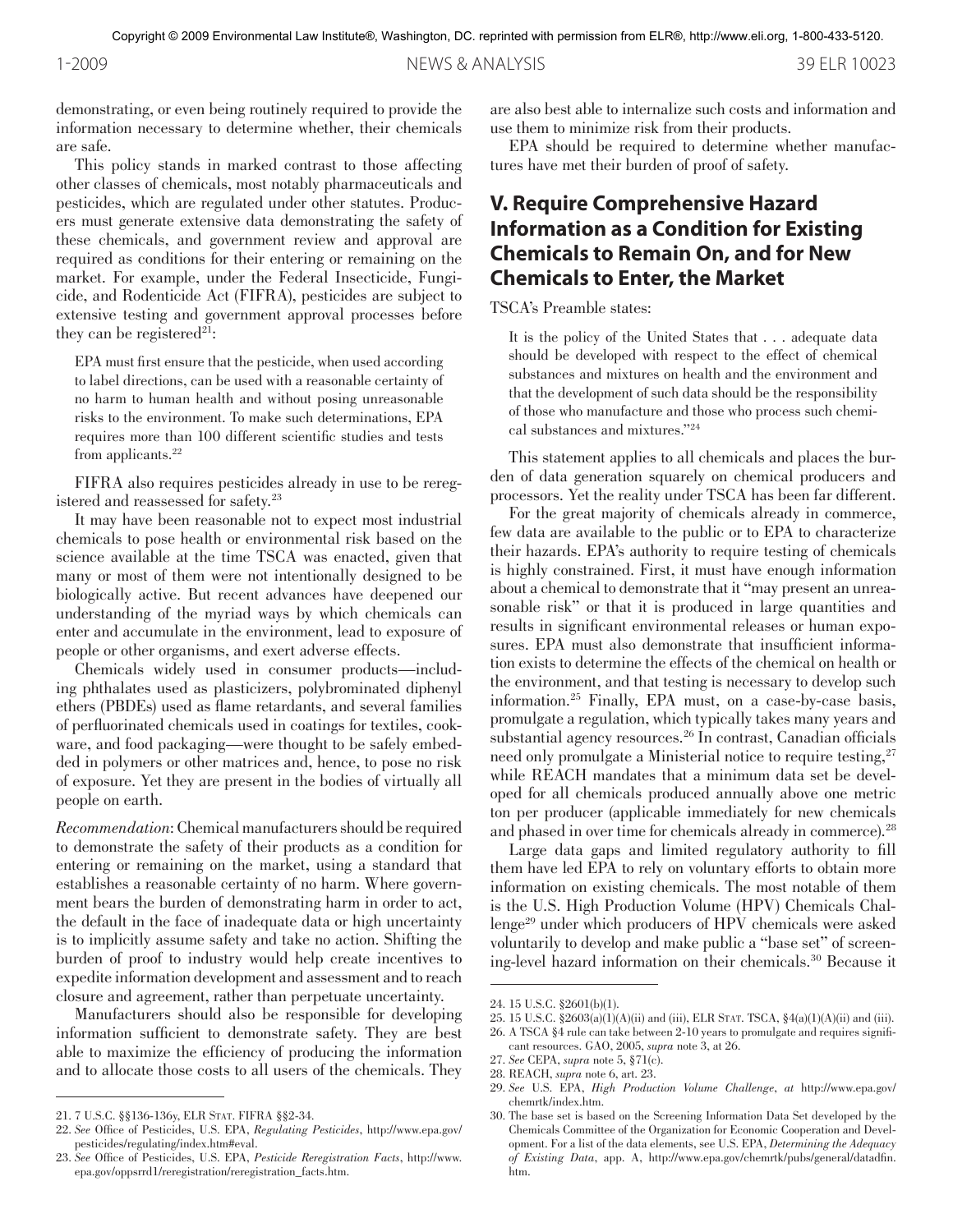39 ELR 10024 ENVIRONMENTAL LAW REPORTER 1-2009

is voluntary, it sidesteps the "unreasonable risk" and other findings EPA must make to compel data development and submission. However, for the same reason, EPA has had limited recourse to ensure full participation by manufacturers or the timely submission of complete and high-quality hazard data sets for HPV chemicals, and the program has fallen well short of its goals. 31

For new chemicals, TSCA provides EPA with premanufacturing review authority. Two major constraints apply, however. First, TSCA precludes EPA from requiring upfront development and submission of a minimum set of data on a chemical's hazards. 32 As a result, the majority of new chemical notifications EPA receives actually contain no hazard data. <sup>33</sup> Second, TSCA grants EPA typically only one bite at the apple—a one-time, 90-day review opportunity. Once that review is completed and manufacture commences, the chemical is placed on the TSCA Inventory, becomes an "existing" chemical, and any company can manufacture and use it without even having to notify EPA it is doing so. Any conditions EPA imposes apply only to the original notifier, unless EPA also promulgates a significant new use rule (SNUR) specific to that chemical. 34

These limitations—little if any hazard data and one-time review at the premanufacturing stage, well before the full picture of the actual production, use and exposure, and lifecycle impacts of a chemical has emerged—are in contrast to practices in Canada and the EU. Both of those systems employ multi-tiered notification and assessment systems, and both mandate submission of minimum data sets, the scope of which increases as production and use expand. 35

*Recommendation*: Reform of TSCA needs to provide EPA with broad authority, without having to demonstrate potential or actual risk, to require industry to generate and submit any data or other information necessary to gain a thorough understanding of the potential risks of any chemical of interest or concern. Submission of minimum data sets should be required of all chemicals, both new and existing.

Companies should be required to notify EPA whenever significant changes occur in a chemical's production volume or use pattern. Government should be authorized and required to request any additional information needed for a re-review of such chemicals to assess the effects of such changes.

For new chemicals, a tiered scheme should be used, with increasing information required as production increases and the extent or diversity of uses expands. While there is merit in retaining the first notification at the premanufacturing stage, even in the absence of a significant data requirement, such an approach needs to be coupled with subsequent notifications accompanied by sufficient data.

## **VI. Require Robust Data on Chemical Uses and Exposures**

For industrial chemicals already in commerce, EPA requires reporting of only limited information on how chemicals are used and the extent to which environmental releases or exposures to workers, consumers, or the environment may occur, and it does so infrequently. TSCA requires such reporting only from chemical manufacturers (and in some cases, processors), but not from the companies that use the chemicals, whether directly or as ingredients in products.

Because of recent amendments, EPA's Inventory Update Rule (IUR) now requires limited reporting on use and exposure. 36 Beginning in the 2006 reporting cycle, all manufacturers of non-exempt $37$  chemicals in amounts of  $25,000$  pounds or more per year per site must report "known or reasonably ascertainable" information pertaining to:

- the number of workers reasonably likely to be exposed to the chemical substance at the site;
- physical form(s) of the chemical substance as it leaves the submitter's possession, along with the associated percent of total production volume; and

<sup>31.</sup> For a full description of the HPV Challenge and what it has and has not accomplished, see Richard A. Denison, High Hopes, Low Marks: A Final Report Card on the High Production Volume Chemical Challenge (Environmental Defense Fund 2007), *available at* http://www.edf.org/documents/6653\_High-HopesLowMarks.pdf.

<sup>32.</sup> Any requirement for submitting hazard data for a new chemical under TSCA §5 is limited to existing test data already "in the possession and control" of the notifier of the new chemical  $(\S5(d)(1)(B))$  and to descriptions of any other relevant information that is already known or "reasonably ascertainable" to the notifier (§5(d)(1)(C)). The lack of an upfront minimum data requirement may in part reflect the fact that notification takes place *premanufacture*, when it may not be realistic to expect a company to have conducted much testing. EPA's intervention at this stage has the advantage of flagging potential concerns before manufacturing has commenced and before significant financial investment has been made by the producer. It also may allow redesign of the manufacturing process or the chemical itself to eliminate or reduce any concern in advance of commercialization. However, the lack of data on a chemical's hazards and other properties, and the more speculative nature of information on its potential uses, releases, and exposures can severely limit the robustness of any risk evaluation conducted at this stage. *See* GAO, 2005, *supra* note 3, at 10-16.

<sup>33.</sup> According to EPA, 67% of PMNs contain no test data and 85% of PMNs contain no health data. OPPT Overview, 2007, *supra* note 2, at 8. More than 95% of PMNs contain no ecotoxicity data. OPPT, U.S. EPA, DRAFT Q&A FOR THE NEW Chemicals Program 1-55 (answer to question 118-5) (undated), http://www.epa. gov/opptintr/newchems/pubs/qanda-newchems.pdf. EPA can, and, for a small fraction of new chemicals, does, require some testing or data development on a case-by-case basis where it is able to meet the statutory burdens for requiring testing. A requirement for such data may be included in a TSCA §4 Enforceable Consent Agreements (ECAs), which EPA uses as an alternative to test rules in cases where there is agreement with industry on the need and scope of testing. EPA has issued such orders for about 60 chemicals. *See* OPPT Overview, 2007, *supra* note 2, at 15. Alternatively, EPA may negotiate with the notifier a voluntary agreement to conduct testing, which is known as a Voluntary Testing Action. Through the end of September 2005, EPA had negotiated about 300 Voluntary Testing Actions. *See* OPPT Overview, 2007, *supra* note 2, at 11.

<sup>34.</sup> SNURs, which EPA has issued for about 7% of new chemicals, typically extend the same conditions imposed on the original notifier to any other manufacturer and require that anyone else who begins producing or using the chemical outside of such conditions first notify EPA. *See* OPPT Overview, 2007, *supra* note 2, 9-11.

<sup>35.</sup> *See* Richard A. Denison, Not That Innocent: A Comparative Analysis of Canadian, European Union and United States Policies on Industrial Chemicals III-4 to III-6 (2007), *available at* http://www.edf.org/chempolicyreport.

<sup>36.</sup> *See* U.S. EPA, TSCA Inventory Update Rule Amendments, 68 Fed. Reg. 847 (Jan. 7, 2003), *available at* http://www.epa.gov/fedrgstr/EPA-TOX/2003/January/Day-07/t32909.htm.

<sup>37.</sup> Certain chemicals on the TSCA Inventory are fully or partially exempted from IUR reporting. *See* OPPT, U.S. EPA, Questions and Answers for Reporting for the 2006 Partial Updating of the TSCA Chemical Inventory Database 7-10 (2006), *available at* http://www.epa.gov/opptintr/iur/pubs/guidance\_qanda. pdf (answers to questions 30-37).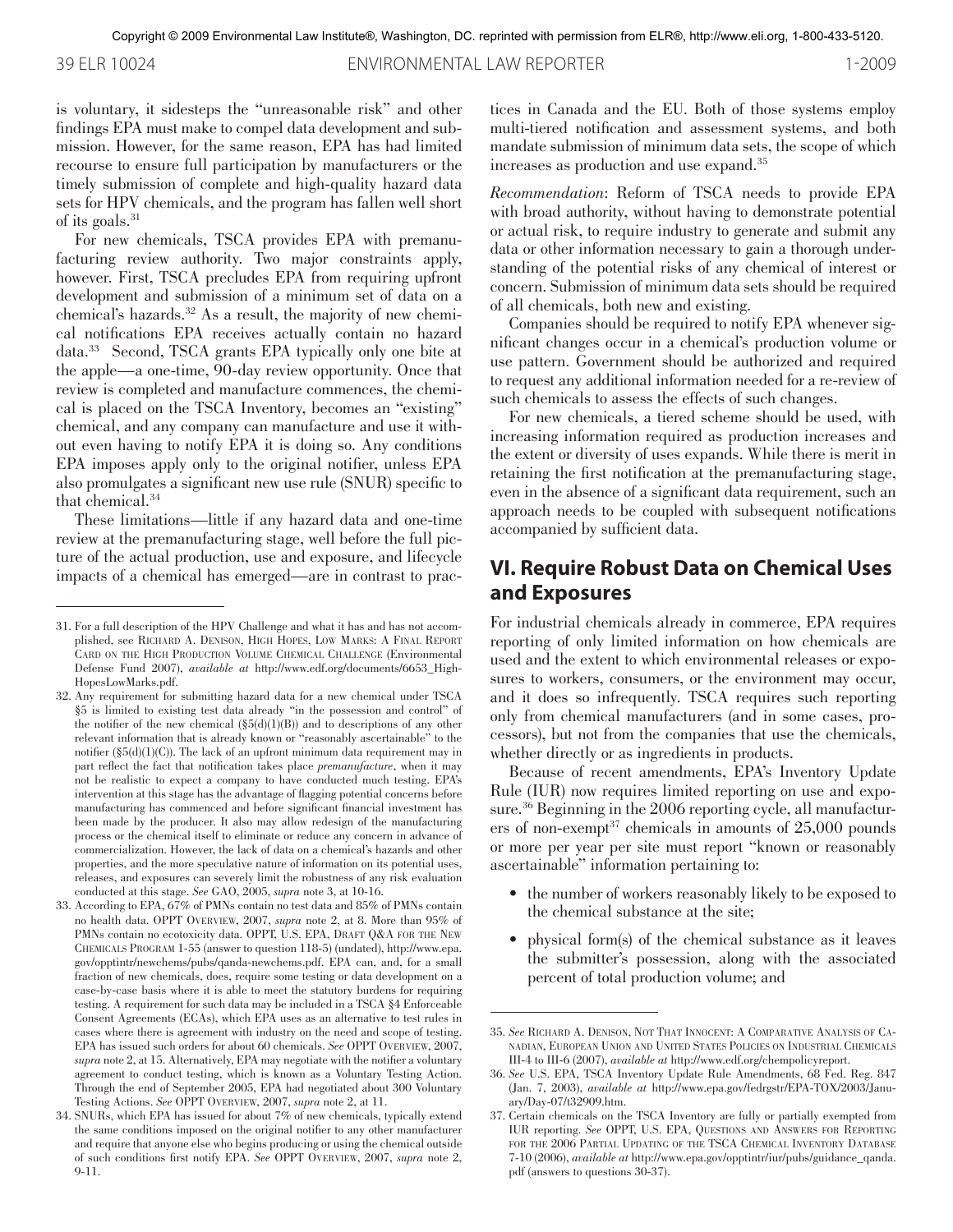• the maximum concentration of the chemical substance as it leaves the submitter's possession.

For chemicals manufactured in amounts of 300,000 pounds or more per year per site, additional information is required, including the number of downstream processing and use sites, the number of workers reasonably likely to be exposed, and the types of commercial and consumer uses. Manufacturers, however, only need to report this additional information to the extent it is "readily obtainable." While EPA has yet to release any data from the 2006 IUR reporting cycle, early indications are that significant amounts of the requested information were not submitted because they were deemed by submitters to be "not readily obtainable."<sup>38</sup> This result is not surprising, as manufacturers frequently have only limited access to information about downstream uses. 39

Reporting requirements now cover fewer than 8,000 chemicals. At most, a few thousand of these are subject to the more extensive reporting that extends to downstream processing and use information. Reporting is required only once every five years and then only for a single reporting year. Infrequent reporting yields a highly inaccurate picture of actual manufacturing levels and use patterns over time,<sup>40</sup> and this inaccuracy is likely to extend to the use and exposure information EPA is now beginning to collect.

EPA may require manufacturers and processors of specified chemicals to report basic manufacture and use information under TSCA §8(a). 41 But each request requires a case-by-case rulemaking and provides for only one-time reporting, although a single rule can cover multiple chemicals. EPA has standardized this type of regulation in the form of a Preliminary Assessment Information Reporting rule, a few dozen of which have been issued for about 1,200 chemicals. 42

For new chemicals, Premanufacture Notifications (PMNs) must include basic information on anticipated use, production volume, exposure, and release—but only to the extent it is known or reasonably foreseeable by the submitter at the premanufacture stage. The only other circumstances under TSCA requiring reporting of changes in manufacture or use are the rare cases where a new chemical is subject to such a condition during PMN review or when a chemical is subject to a SNUR that includes such a requirement (called a "volume SNUR"43).

REACH offers two major innovations in this regard. First, REACH compels the bidirectional flow of information along the chain that links chemical producers, processors, distributors and users. 44 Suppliers typically have limited knowledge of how or by whom their chemicals are used, and users have limited knowledge of the characteristics of the substances they receive or appropriate risk management measures recommended by the producers. REACH requires suppliers to inform their customers about the hazards and risks of their chemicals and about risk management measures that need to be applied. In turn, it requires downstream users to give their suppliers sufficient information on their use(s) of a substance so the supplier can evaluate exposure and identify risk management measures that are then communicated back to the users. 45

Second, while REACH has no direct counterpart to the TSCA IUR periodic reporting requirement, information is updated as new and existing chemicals move along the program's multitiered registration scheme. In addition, REACH requires registrants to update and resubmit "without undue delay" their registrations whenever there is any significant change in status, including any new use, as well as any new knowledge of risks. 46

In addition to chemical usage, directly measuring chemicals in human (or other organisms') tissues or fluids can be a powerful means of gauging the actual extent of exposure, and has the further advantage of effectively integrating all exposure sources. Since 1999, the Centers for Disease Control's National Health and Nutrition Examination Survey has measured the levels of a limited number of chemicals and their metabolites in samples of human blood and urine every two years. 47 Biomonitoring to date has focused on chemicals already known to be hazardous and on chemicals that are known to bioaccumulate, which are only a subset of chemicals of potential health concern. Government has yet to conduct broader, more exploratory biomonitoring—aimed at identifying the full range of xenobiotics to which humans are exposed, as one means of identifying chemicals that are priorities for further scrutiny with respect to both hazard and exposure. In addition, the extent of sampling conducted to date is too limited to provide the degree of geospatial "resolution" that

<sup>38.</sup> Such cases are so common that EPA has coined an acronym for use as shorthand: "NRO." *See* Richard A. Denison, *Environmental Defense Fund's Comments on ChAMP: EPA's Recent Commitments and Possible New Initiatives for Existing Chemicals*, May 2, 2008, *available at* http://www.edf.org/documents/7871\_Comments\_ChAMP\_May08.pdf.

<sup>39.</sup> *See* references in note 44, *infra*.

<sup>40.</sup> *See* U.S. EPA, National Pollution Prevention and Toxics Advisory Committee (NPPTAC), Broader Issues Work Group, Initial Thought-Starter: How Can EPA More Efficiently Identify Potential Risks and Facilitate Risk Reduction Decisions for Non-HPV Existing Chemicals? 3-4 (Draft Oct. 6, 2005), *available at* http://www.epa.gov/oppt/npptac/pubs/finaldraftnonhpvpaper051006.pdf. *See also* Comments on Proposed Rule, TSCA Inventory Update Reporting Revisions (Feb. 18, 2005), *available at* http://www.regulations.gov/ fdmspublic/ContentViewer?objectId=09000064800ae9de&disposition=attach ment&contentType=pdf.

<sup>41.</sup> *See* U.S. EPA, EPA Authorities Under TSCA 23 (2005), *available at* http:// www.epa.gov/oppt/npptac/pubs/tscaauthorities71105.pdf.

<sup>42.</sup> OPPT Overview, 2007, *supra* note 2, at 16.

<sup>43.</sup> U.S. EPA, *supra* note 41, at 16.

<sup>44.</sup> For more discussion of information flow in the context of improved chemicals assessment and management, see Richard A. Denison, Improving Information Flows—In Supply Chains and Beyond, paper presented at the North American Dialog on "Framing a Future Chemicals Policy," Boston, Mass., Apr. 2005, *available at* http://www.chemicalspolicy.org/downloads/W3-Informationflow. doc; and Rachel Massey*, Sharing Knowledge about Chemicals: Policy Options for Facilitating Information Flow, in* OPTIONS FOR STATE CHEMICALS POLICY REFORM: A RESOURCE GUIDE 69-96 (Lowell Center for Sustainable Production, University of Massachusetts at Lowell 2008), *available at* http://www.chemicalspolicy.org/downloads/OptionsforStateChemicalsPolicyReform.pdf.

<sup>45.</sup> Two entire titles of REACH are devoted to these tasks: Title IV covers Information in the Supply Chain and Title V covers Downstream Users.

<sup>46.</sup> REACH, *supra* note 6, art. 22.

<sup>47.</sup> The latest survey was published in 2005 and tested samples collected in 2001 and 2002 for 148 chemicals. While many of the chemicals included are either "historical" or unintentionally produced substances, human biomonitoring for substances still in commerce has increased in the more recent survey. *See* Centers for Disease Control & Prevention, Third National Report on Human Exposure to Environmental Chemicals (2005), *available at* http://www.cdc. gov/exposurereport/report.htm.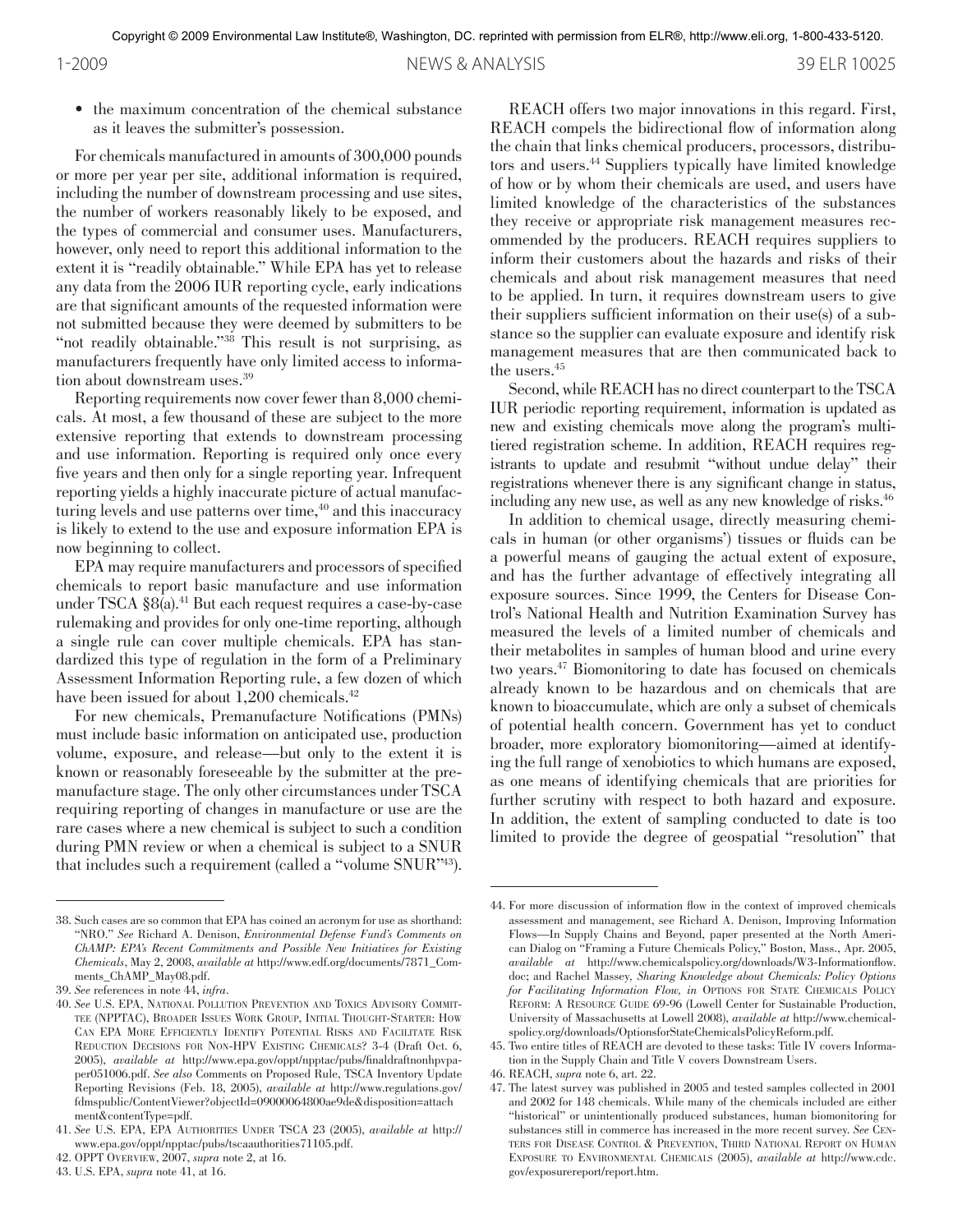Copyright © 2009 Environmental Law Institute®, Washington, DC. reprinted with permission from ELR®, http://www.eli.org, 1-800-433-5120.

39 ELR 10026 ENVIRONMENTAL LAW REPORTER 1-2009

is needed to begin to elucidate exposure routes for chemicals found in human tissues.

*Recommendation*: As with hazard data, EPA should have broad authority to require industry—both chemical manufacturers and downstream users of chemicals—to generate and submit any use, release, or exposure data or other information necessary to gain a thorough understanding of the potential risks of any chemical of interest or concern. Submission of minimum sets of such data should be required of all chemicals, both new and existing.

Companies should be required to notify EPA whenever significant changes occur in a chemical's production volume or use pattern. Government should have authority and be required to request any additional information needed for a rereview of such chemicals to assess the effects of such changes.

In addition, biomonitoring should be required for any chemical for which there is any reason to suspect human exposure. To avoid conflicts of interest, the government should conduct biomonitoring at manufacturers' expense.

## **VII. Improve Integrity and Credibility of Industry-Generated Data**

Essentially all policies affecting chemicals worldwide whether industrial chemicals or drugs, cosmetics ingredients, pesticides, or food additives—rely on data chemical manufacturers generate. It is critical, therefore, that every effort be made to ensure that industry-generated data used to formulate and support public policy are—and are seen as—credible. This need is even more pronounced when one considers the obvious financial incentives industry has in minimizing testing costs and being able to state that its products are safe.

*Recommendation*: To ensure a high degree of public trust in the government's assessment and management of chemicals, sound policy should<sup>48</sup>:

- Establish a registry of health- and safety-related studies to ensure that all study results, along with details of the method used in each study, are reported and made available to the public. This is similar to what already occurs in pharmaceuticals regulation.
- Provide government access to all records of privately sponsored research used in setting or implementing public policy. Such a requirement already exists for publicly funded research.
- Require privately funded researchers whose research is used in public policy settings to disclose the source of their funding and the extent of sponsor review or approval, as well as potential financial conflicts of interest. A growing number of scientific journals and organizations require such disclosures.
- Require independent peer review or certification of studies submitted for use in public policy contexts, along with transparency safeguards to ensure disclosure of the identity of reviewers and any potential conflicts of interest, as well balanced representation of the scientific community among reviewers.
- Provide unfettered authority and requirements for government to conduct random inspections of laboratories used to develop data submitted by industry and audits of the data submissions.

## **VIII. Broaden Public Access to Chemical Data**

Independent of the extent to which government itself acts on chemical information to identify and reduce or manage risks, providing broad public access to such information can empower a host of other actors to make better decisions about the chemicals. Such actors include companies and institutions that make, purchase, or sell chemicals or chemical products, as well as citizens and end consumers.

Better access to information may also drive markets to demand more information and to migrate away from chemicals known or suspected of being risky. Indeed, a field of specialization within economics known as information economics has demonstrated that access to information is a critical need if markets are to operate properly, and, conversely, that the lack of robust information can adversely affect market economies."49

One of REACH's main strengths is the extent to which the government intends to make public a large amount of the information it receives, including the identification of substances of very high concern that are to be subject to authorization and information about potential substitutes. In contrast to TSCA, REACH includes numerous provisions calling for public access to non-confidential information—including government decisions and the basis for them—and it mandates that most such information be made available on the internet, free of charge.

*Recommendation*: Chemical policy reform should include explicit requirements that government make readily and publicly available, in a timely manner, as much information as possible about chemicals as well as documentation of government decisions and the basis for them.

<sup>48.</sup> Many of these proposals are liberally adapted from RENA STEINZOR ET AL., SAVing Science From Politics: Nine Essential Reforms of the Legal System (Center for Progressive Reform 2008), summary available at http://www.progressivereform.org/scienceRescue.cfm.

<sup>49.</sup> *See, e.g*., Joseph E. Stiglitz, *Information and the Change in the Paradigm in Economics, Part 1,* 47 Am. Econ. 6-26 (2003); Joseph E. Stiglitz, *Information and the Change in the Paradigm in Economics, Part 2*, 48 Am. Econ. 17-49 (2004); and Joseph E. Stiglitz, Globalization and Its Discontents 73-74, 261 n.2 (W.W. Norton & Co. 2003), all cited in Joseph H. Guth et al., *Require Comprehensive Safety Data for all Chemicals*, 17 New SOLUTIONS: J. ENVTL. & OCCUpational Health Pol'y 233-58 (2005), *available at* http://www.louisvillecharter. org/paper.safetydata.shtml.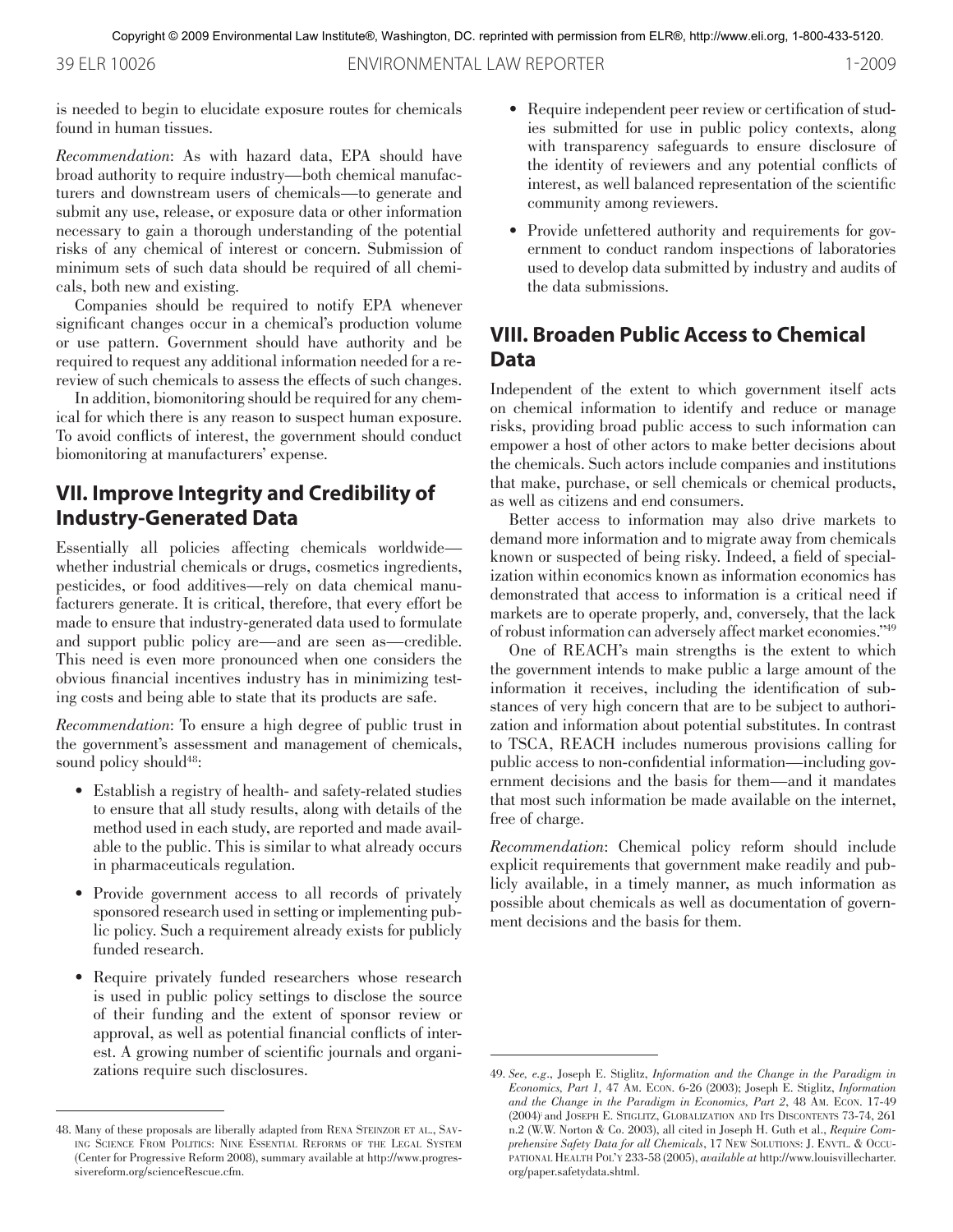## **IX. Tighten Conditions Under Which Industry Can Claim Its Submissions as Confidential Business Information**

TSCA §14 provides that "manufacturers, processors or distributors" submitting information may designate any such information as confidential and submit it separately. It further states that, with limited exceptions, information considered to be "trade secrets and commercial or financial information obtained from a person and privileged or confidential" that is reported to or otherwise obtained by EPA "shall not be disclosed" except to federal government employees or their designated contractors, or to law enforcement officials. 50 This prohibits EPA from disclosing any information designated by a submitter as confidential business information (CBI) not only to the general public but also to foreign governments, U.S. states, tribes, and local governments.<sup>51</sup>

Although health and safety studies and associated data are not eligible for CBI protection, chemical and company identity can be eligible. 52 This allowance can lead to perverse outcomes, such as that a chemical's adverse effects on mammalian reproduction must be disclosed, but identification of which chemical causes the effect may be kept a secret. 53

CBI designations are common; for example, about 95% of PMNs for new chemicals contain information, including chemical identity, designated by the submitter as CBI. 54 There is typically no requirement to reassert such claims even after these chemicals enter commerce. 55 A 1992 EPA study identified extensive problems with respect to the extent of inappropriate CBI claims. 56

56. *Cited in* GAO, 2005, *supra* note 3, at 32-33.

EPA does not always require submitters to provide a justification for such designations at the time they are made. 57 Nor does it require that these claims be reviewed and approved in order to be retained. In addition, such designations are generally not time-limited and, hence, do not expire unless the submitter so designates. EPA may challenge CBI designations on a case-by-case basis, but it rarely does so because of the extensive resources required. 58 In the absence of a successful challenge by EPA, the information must be held as confidential.

The net result of all of these provisions and practices is a system that effectively denies access by the public and even other levels of government to much more chemical information than is legitimately to be claimed CBI.

*Recommendations*: Submitters advancing CBI claims should be required to: specify precisely what information is requested to be kept confidential; make such a request at the time of submission and provide a full justification and documentation in writing; and specify and justify a time period for which the request is made.

EPA should be required to: specify acceptable and unacceptable justifications for, and documentation that must accompany, any confidentiality request; review, in a timely manner, all confidentiality requests and determine whether to accept or deny the requests; and where a request is accepted, set a time period after which disclosure may occur unless a new request is submitted and accepted.

EPA should be able to disclose submitted information for which it has rejected a confidentiality request, after providing a reasonable opportunity for the submitter to rectify the request.

Health and safety information should never be eligible for CBI protection. As a rule, the identity of the associated chemical and of the submitter of the information should also be ineligible; government should explicitly state the basis for any exceptions.

Workers should have access to all available information, whether or not CBI protected, concerning chemical identity, properties, hazards and workplace exposures for any substance with which they work or to which they could be exposed during work.

Other governments, whether those of domestic states, provinces, municipalities, tribes or foreign countries, should be given access to CBI for the purpose of administration or enforcement of a law, under appropriate agreements and where the recipient takes appropriate steps to keep the information confidential.

<sup>50.</sup> 15 U.S.C. §2613 (citing 5 U.S.C. §552(b)(4) of the Administrative Procedure Act).

<sup>51.</sup> *See* OPPT Overview, 2007, *supra* note 2, at 21.

<sup>52.</sup> See, for example, such allowance in EPA's PMN regulations, 40 CFR §720.85(a). Elsewhere, EPA regulations state that EPA considers chemical identity to be part of the underlying data to a health and safety study. *See, e.g*., 40 CFR §§716.3 and 720.3(k).

<sup>53.</sup> An example of where this frequently occurs is in EPA's public listings of submissions received under TSCA §8(e), which requires the submission of information indicative of substantial risk. Whereas a generic name for the substance must be supplied, its specific name and other identifiers such as Chemical Abstract Service (CAS) number are often listed as "confidential"—as are the names of the submitters themselves. For a recent example, see EPA's compilation of §8(e) submissions received in July 200, at http://www.epa.gov/opptintr/tsca8e/pubs/8 emonthlyreports/2008/8ejul2008.htm. Oddly, EPA's guidance for §8(e) submissions states that "EPA considers chemical identity to be part of, the underlying data to, a health and safety study," citing 40 CFR §§716.3 and 720.3(k). EPA goes on to state: "Consequently, the confidential identity of a chemical substance will not be protected by EPA unless otherwise provided for under section 14 of TSCA and the interpreting regulations in 40 CFR part 2." See http://www. epa.gov/fedrgstr/EPA-TOX/2003/June/Day-03/t13888.htm. Either EPA has not been able or willing to challenge such claims made in §8(e) submissions or the claims have been found to comport with TSCA §14 and the interpreting regulations in 40 CFR pt. 2.

<sup>54.</sup> GAO, 2005, *supra* note 3, at 5, 32; OPPT Overview, 2007, *supra,* note 2, at 10. The fraction of submitters making CBI claims for chemical identity drops to about 65% for chemicals actually entering commerce, those chemicals for which Notices of Commencement (of manufacture) are filed.

<sup>55.</sup> An exception is that a claim to keep chemical identity—but not other information—in a PMN confidential expires once manufacture of the chemical commences, unless in filing the required Notice of Commencement the notifier again asserts that the chemical identity is CBI. In this latter case, in contrast to the case when filing a PMN, a justification for the CBI claim must be provided. *See* 40 CFR §720.85(b).

<sup>57.</sup> Examples of cases where an up-front justification is explicitly required include CBI claims for chemical identity and facility identification under EPA's TSCA Inventory Update Rule (see http://www.epa.gov/oppt/iur/pubs/guidance/confidentiality.htm) and for "substantial risk" information required to be submitted under TSCA §8(e) (see http://www.epa.gov/oppt/tsca8e/pubs/confidentialbusinessinformation.htm).

<sup>58.</sup> GAO, 2005, *supra* note 3, at 5, 33.